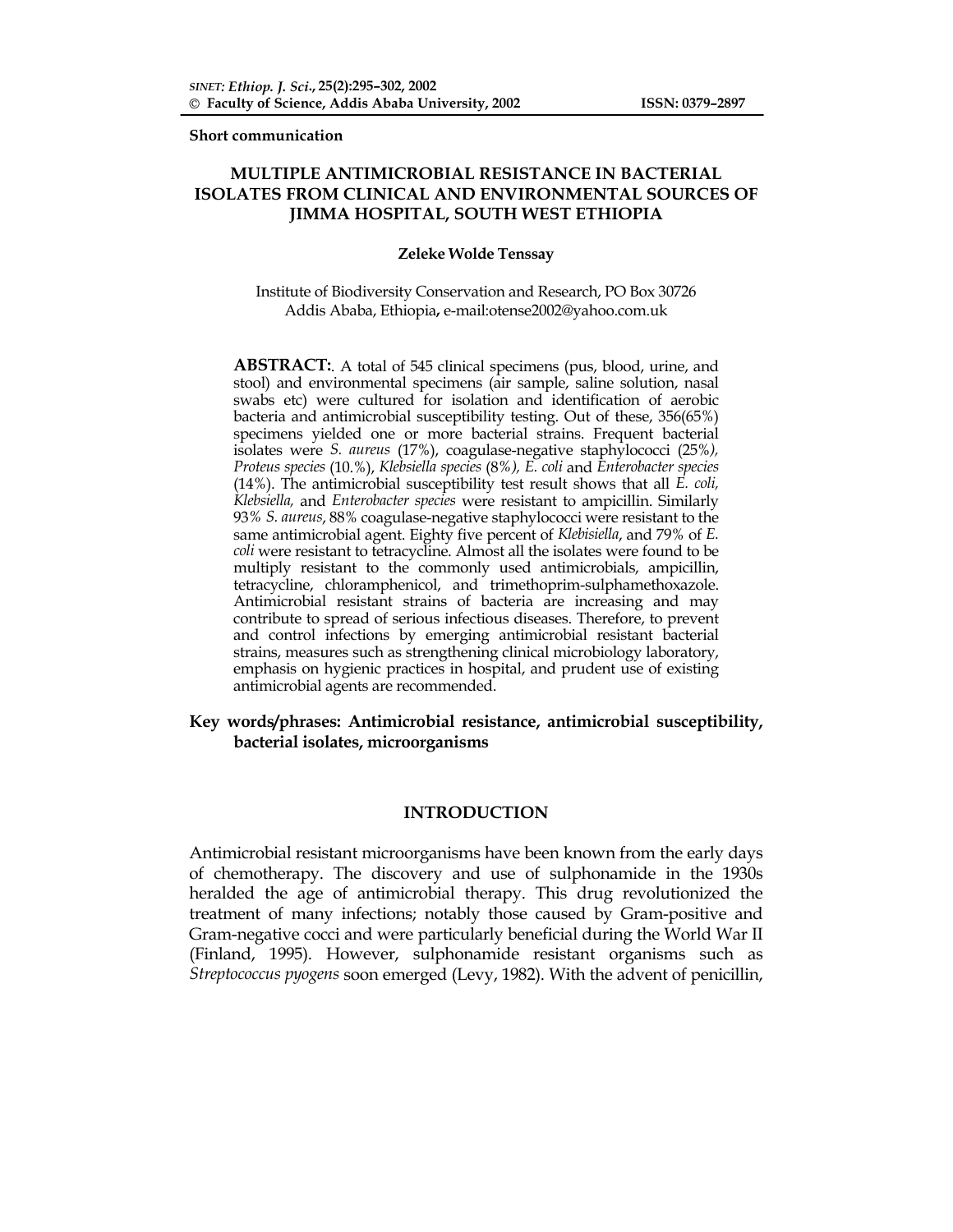the search for other naturally occurring antimicrobials was on, and new antibiotics made by soil organisms were isolated and tested.

Thus, came streptomycin, chloramphenicol and tetracycline. Aminoglycosides, such as kanamycin, appeared in the 1950s. Newer ones, such as gentamycine, torbamycine and amikacin were developed in the subsequent twenty years. Bacterial resistance to antibiotics emerged as sulphonamides (Gedde, 1982; McGowan, 1983; Blower, 1993). At first organisms were with low resistance. Through time highly resistant strains, which could not be therapeutically controlled emerged (Levy, 1982; Finland, 1995).

Bacterial resistance to antmicrobials is a threat to public health throughout the world. Patterns of antibiotic use and resistance vary from country to country and even between neighboring hospitals (Gedde, 1982; Blower, 1993). In ideal circumstances antimicrobial treatment is preceded by laboratory identification of infecting microbe and determination of its sensitivity to a range of antimicrobial drugs. But perhaps more often the clinicians must start treatment on a "best guess" basis, because the need for treatment is urgent or laboratory services are not readily available. A "best guess" must then be based on knowledge of the prevalent microbes and the pattern of their antimicrobial susceptibility in the locality (McGowan, 1983; Blower, 1993).

The WHO Scientific working group (WHO, 1978) believed in the need for continued surveillance of antimicrobial susceptibility of all clinical isolates in a particular geographical or institutional setting. Such information can be used locally as a guide for effective treatment, nationally to assist government in formulating a policy for procurement and distribution of antibiotics and internationally to encourage antibiotic manufacturers to be responsible in the marketing and promotion of their products.

In Ethiopia, antimicrobial resistance pattern of bacterial isolates in some hospital settings like those at Black Lion Hospital were recorded (Mesele Gedebou, 1982). Bacteriological survey and antimicrobial susceptibility test of other localities are scarce. A retrospective study of bacterial isolates and antimicrobial sensitivity in Jimma Hospital, reported some seven years ago indicated the prevalence of multi-drug resistant bacterial strains from inpatients and out-patients of the hospital (Zeleke Wolde Tenssay, 1991). Other than that study no published data on the bacterial strains of the locality is available. The objective of the present study is to investigate the frequent bacterial isolates from different clinical and environmental specimens, and determine antimicrobial susceptibility pattern of these isolates.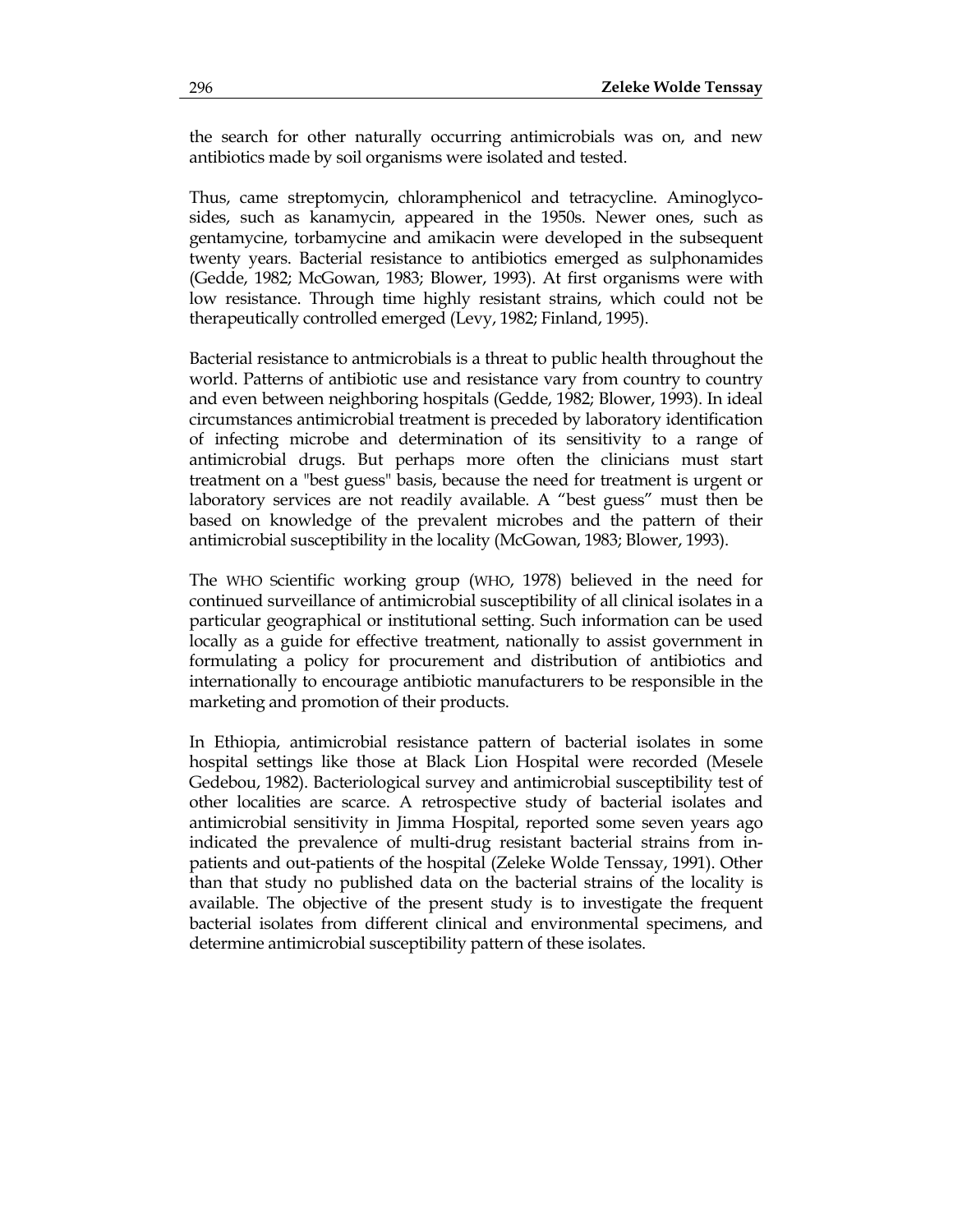### **MATERIALS AND METHODS**

**Study site**: Jimma Hospital from which the different specimens for the study were collected, is a teaching and referral hospital in Jimma, southwest Ethiopia.

**Collection of clinical specimens**: Clinical specimens (pus, blood, urine, and stool) were collected from in-patients of Medical, Surgical, Paediatrics, Maternity, Obstetrics and Gynaecology wards. The specimens were taken by the attending clinicians or nurses.

**Environmental specimens**: Samples of surgical instruments like forceps, scissors, were washed with or soaked in sterile saline solution and the same solution was bacteriologically processed for testing sterility of the instruments. Intravenous fluids, and disinfectant solutions, were sampled with sterile syringes and needles. Air samples were taken by exposing Blood Agar in operation rooms for 10 minutes. Nasal swabs were taken from healthy nurses and medical practitioners with sterile cotton swabs soaked in sterile saline.

# *Bacteriological processing in the laboratory*

A total 545 clinical and environmental specimens were collected and bacteriologically analyzed from May 1997 to August 1998. The specimens were cultured within 30 minutes of collection following standard bacteriological procedures recommended by Cheesbrough (1984). Specimens like washings of instruments were inoculated on solid media, and into Tryptone Soya Yeast broth (Difco) for enrichment. After 18-24 hours of incubation at 37° C sub-culture was made from the broth onto solid media. The solid culture media included blood agar, MacConkey agar, nutrient agar, and mannitol salt agar.

## *Isolation and identification*

Bacterial cultures on solid agar media were examined after 18–24 hours of incubation at 37° C. Gram-negative organisms were identified by biochemical and serological tests, and Gram-positive organisms were identified by combinations of colonial morphology, Gram's reactions, catalase, and coagulase tests (Cheesbrough, 1984).

## *Antimicrobial susceptibility test*

Antimicrobial susceptibility tests were done by standard disc diffusion technique described by Bauer *et al.* (1966). Seven and 11 antimicrobial discs (BioMereux) were used for testing Gram-negative bacilli, and Gram- positive cocci, respectively. Standard strains of *E. coli* ATCC 5922 and *Staphylococcus aureus* ATCC 25923 obtained from the National Health and Nutrition Research Institute, Addis Ababa, Ethiopia, were used for controlling inhibition zone.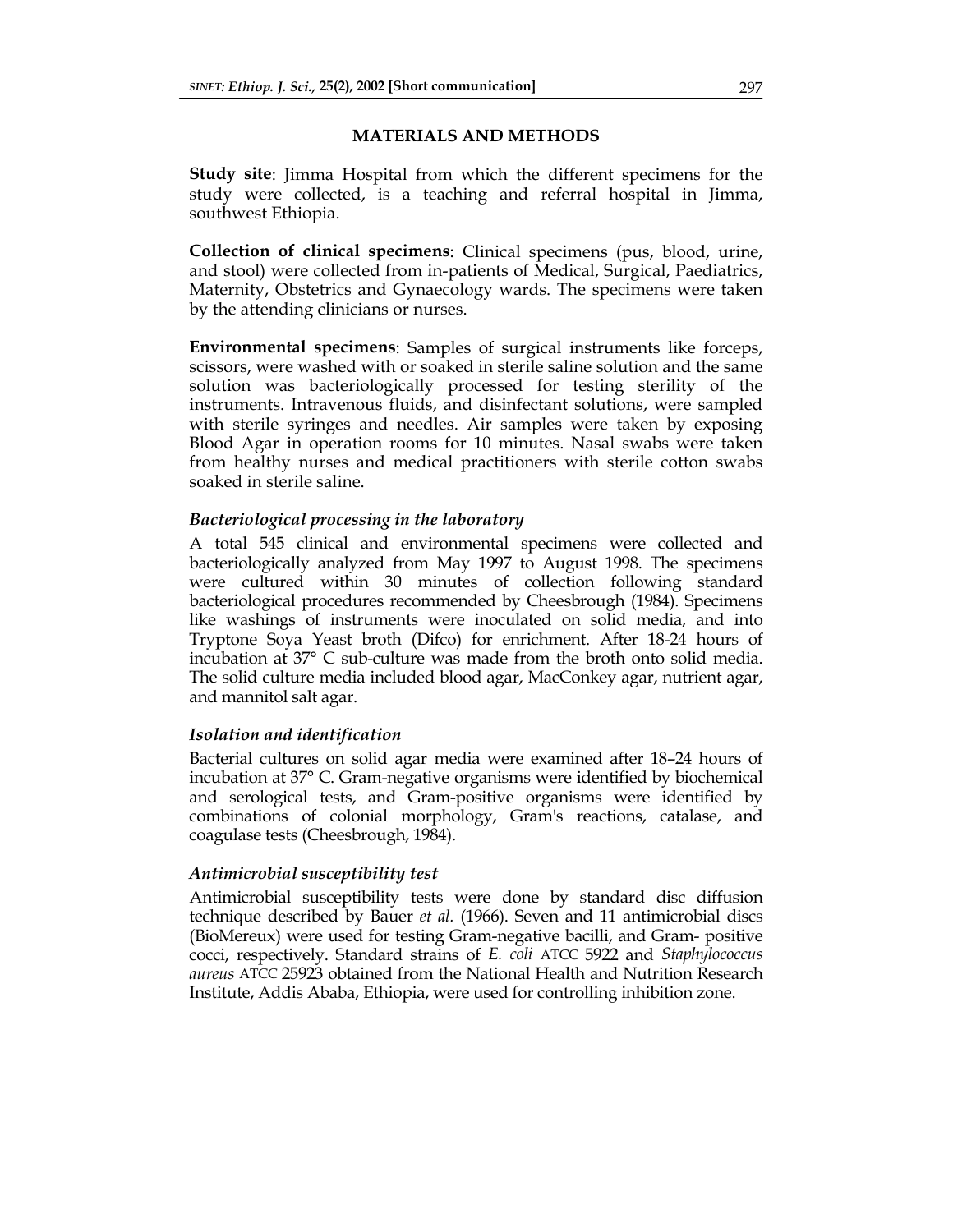#### **RESULTS AND DISCUSSION**

The survey attempted to examine frequent bacterial pathogens isolated from in-patients of Jimma Hospital. Out of 545 specimens, 356 (65%) yielded one or more pathogens shown in Table 1. Antimicrobial resistance pattern of the isolates was also determined (Table 2). Although the sample size in the present study is relatively small, the information obtained from the study cannot be overlooked since it indicated the extent of antimicrobial resistant bacterial infection in Jimma Hospital. Gram-positive cocci were found to be the most frequent isolates (42%). *S. aureus* was isolated from 34 (56%) of the pus, and 15 (25%) of nasal swabs. *S. aureus* has long been recognized as an important pathogen in human diseases. Carriage of *S. aureus* appears to play an important role in the epidemiology and pathogenesis of infection (Van Belkum *et al.,* 1997). The isolation of *S. aureus* from both clinical and environmental specimens in the present study indicated some of the important sources of staphylococcal infections. This finding is consistent with previous reports from elsewhere (Coast *et al*., 1998). Coagulase-negative staphylococci in this study were isolated from 89 (25%) of the different clinical and environmental specimens (Table 1). Although CNS is non-pathogenic under normal conditions, the present finding of multi-drug resistant strains from both clinical and environmental specimens in the Jimma Hospital setting may indicate a potential danger of opportunistic infection.

| <b>Bacterial</b> species | pus<br>$n = 156$ | urine<br>$n = 91$ | blood<br>$n=110$ | stool<br>$n = 55$ | nasal swal***EnvironNo. (%) of all<br>isolates<br>$n=60$<br>$n = 73$ |         |           |  |
|--------------------------|------------------|-------------------|------------------|-------------------|----------------------------------------------------------------------|---------|-----------|--|
|                          |                  |                   |                  |                   |                                                                      |         |           |  |
| S. aureus                | 34(9.5)          |                   | 8(2.3)           |                   | 15(4.2)                                                              | 4(1.1)  | 61 (17)   |  |
| <b>CNS</b>               | 26(7.3)          | 5(1.4)            | 3(0.5)           |                   | 43(12)                                                               | 12(3.3) | 89 (24.8) |  |
| E. coli                  | 14(3.9)          | 8(2.2)            | 1(0.2)           | $1(0.2)^{*}$ -    |                                                                      |         | 24 (6.8)  |  |
| Klebsiella sp.           | 11(3.1)          | 9(2.5)            | 6(1.7)           |                   |                                                                      | 1(0.3)  | 27(7.5)   |  |
| Proteus sp.              | 25(7)            | 9(2.5)            |                  |                   |                                                                      |         | 34 (9.6)  |  |
| Enterobacter sp.         | 8(2.2)           | 14(3.9)           | 2(0.7)           |                   |                                                                      |         | 24 (6.8)  |  |
| Salmonella sp.           |                  |                   | 3(0.8)           | 2(0.6)            |                                                                      |         | 5(1.4)    |  |
| Shigella sp.             |                  |                   |                  | 1(0.3)            |                                                                      |         | 1(0.3)    |  |
| Providencia Sp.          | 2(0.6)           |                   |                  |                   |                                                                      |         | 2(0.6)    |  |
| Pseudomonas sp.          | 5(1.4)           | 5(1.4)            | 1(0.3)           |                   |                                                                      | 3(0.8)  | 14(3.9)   |  |
| ß-hemolytic streptococi  | 2(0.6)           |                   |                  |                   | 1(0.3)                                                               | 1(0.3)  | 4(1.1)    |  |
| **Others                 | 5(1.4)           | 4(1.1)            | 5(1.4)           | 51(14.34(1.1)     |                                                                      | 2(0.60) | 71 (19.9) |  |
| Total                    | 132(37)          | 54(15.2)          | 29(8.1)          |                   | 55(15.463(17.7)                                                      | 23(6.5) | 356(100)  |  |

**Table 1. Specimens versus bacterial isolates from in-patients of Jimma Hospital, May 1997- August 1998.** 

**Note**: \*, Enteropathogenic E. coli; \*\*, *Citrobacter sp., Acinetobacter sp., Alpa-streptococci, Bacillus species*, and non-enteric pathogens in case of stool samples; \*\*\* Environmental specimens such as air samples, saline solution, samples of surgical instruments, disinfectant solution etc.; and n, number of specimens.

**Table 2. Antimicrobial resistance pattern of the most frequent bacterial isolates from inpatients of Jimma Hospital, May 1997-August 1998.**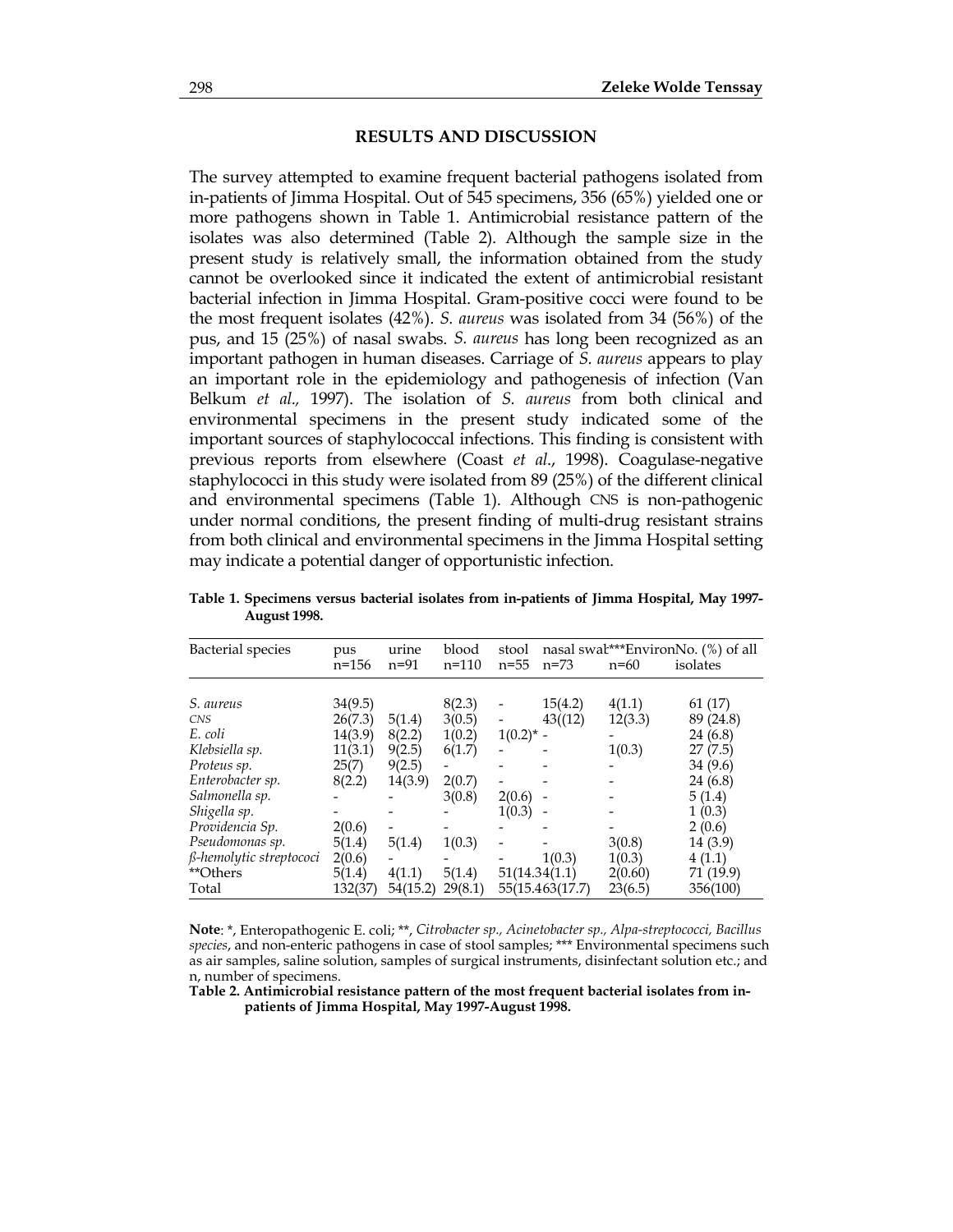| Bacterial isolates No tested Am |    |  | Car | - Te | Sxt                                                                          | Gn. | Da              |            | E | Met |
|---------------------------------|----|--|-----|------|------------------------------------------------------------------------------|-----|-----------------|------------|---|-----|
| S. aureus                       | 61 |  |     |      | 56(93) 29(48) 30(50) 42(70) 16(27) 13(22) 54(90) 15(25) 16(27) 23(38) 23(38) |     |                 |            |   |     |
| Staph sp.(CNS)                  | 89 |  |     |      | 78(88) 59(66) 42(47) 67(75) 44(49) 25(28) 72(81) 29(33) 26(29) 36(40) 44(49) |     |                 |            |   |     |
| E. coli                         | 24 |  |     |      | 24(100) 16(67) 21(88) 19(79) 16(67) 7(29) -                                  |     |                 | 9(38)      |   |     |
| Klebsiella sp.                  | 27 |  |     |      | $27(100)$ $24(89)$ $24(89)$ $23(85)$ $22(82)$ $16(59)$ -                     |     |                 | $16(59) -$ |   |     |
| Proteus sp.                     | 34 |  |     |      | 29(85) 21(62) 24(71) 29(85) 18(53) 13(38) -                                  |     |                 | $15(44) -$ |   |     |
| Enterobacter sp. 24             |    |  |     |      | 24(100) 19(79) 23(96) 22(92) 20(83) 11(46) -                                 |     | $\qquad \qquad$ | $10(42) -$ |   |     |
| Pseudomonas sp.14               |    |  |     |      | 13(93) 11(79) 13(93) 12(85) 14(100) 7(50) -                                  |     |                 | $10(71) -$ |   |     |

Am, ampicillin; P, penicillin; S, streptomycin; Car, carbenicillin; Te, tetracycline; C, chloram phenicol; Sxt, trimethoprim-sulpa methoxazole; Gn, gentamicin; K, kanamycin; E, erythromycin; Met, methicillin; E, erythromycin; Da, clindamycin.

A review of surgical infections (Neu, 1994) recorded that CNS are increasingly important causes of infections particularly in surgical wards. The most frequent Gram-negative bacilli in the present study were, *Proteus sp*. 34(10%), followed by *Klebsiella sp* 27 (8%), *E. coli* 24 (7%), and *Enterobacter sp* 24 (7%). *Proteus sp*. were the most frequently isolated Gram-negative bacilli from pus and discharges. Similarly, *Proteus sp*., Klebsiella sp. and *Enterobacter sp*. were more frequently isolated from urine cultures in the present study. On the other hand, *Klebsiella species* were the most commonly isolated Gram-negative bacilli from blood cultures (Table 1). These *Enterobacteriaceae* groups were the most frequently isolated from clinical diseases in Ethiopia, and other countries (Mesele Gedebou *et al.,* 1988; Neu, 1994; Pitout *et al.,* 1997). Most of these bacterial species are members of the normal intestinal flora and have been commonly isolated from fecal specimens of healthy individuals (Clava *et al.*, 1996). Other studies isolated these bacilli from infant feeds and feeding utensils (Zeleke Wolde Tenssay and Aschalew Mengistu, 1997), and traditional sauces (Mogessie Ashenafi, 1996) from Ethiopia. A retrospective study of urinary pathogens isolated from Tikur Anbasa Hospital (Dawit Wolday and Wondwosen Erge, 1997) reveals that these Gram-negative bacteria comprised approximately 95% of all isolates. The same work reports that *E. coli* and *Klebsiella* sp. were the most common organisms. Although the sample size is small, the rate of isolation of *E. coli* and *Klebsiella sp*. from the urinary tract infections in the present study is comparable to that from Tikur Anbasa Hospital. Other studies isolated these Gram-negative bacilli from nosocomial infections (Mesele Gedebou *et al*., 1987).

A study from Tikur Anbasa Hospital (Eyasu Habte-Gabr *et al.*, 1998) indicates that these bacilli to be causes of 90% of hospital acquired infection. The frequency of isolation of these *Enterobactriacea*e from pus and discharges in the present study is comparable to that finding from Tikur Anbasa Hospital.

Most of the bacterial isolates in the present study were multi-drug resistant strains. Antimicrobial susceptibility test of staphylococi isolates in the present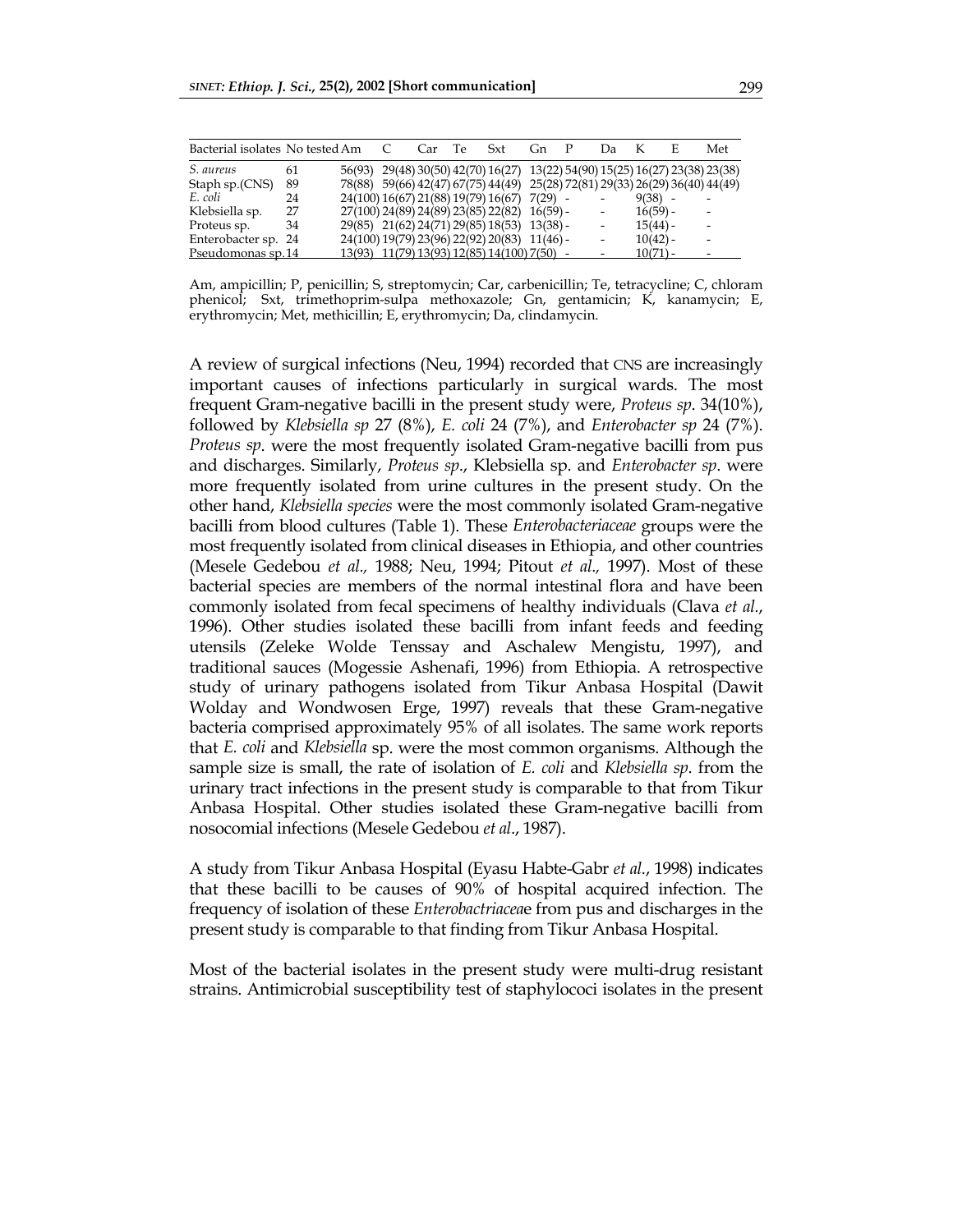study revealed that almost all the isolates were multiply resistant. The percentages of sensitive strains to the commonly prescribed antimicrobial agents (that are penicillin, ampicillin, tetracycline and chloramphenicol) were very low. Forty-three percent of *S. aureus* isolates in this study were methicillin resistant (Table 2). Methicillin resistant *S. aureus* is now a major nosocomial pathogen globally. Moreover, an alarming feature of methicillin resistant *S. aureus* which causes concern clinically is their resistance to so many antimicrobials (Hyvarian *et al*., 1995; Christina and Vanden, 1998). Multi-drug resistant staphylococci have been reported from both developing and developed countries (Hyvarian *et al.*, 1995; Turdge *et al.*, 1996; Christina and Vanden, 1998). Mesele Gedebou (1982) from Tikur Anbasa Hospital, Ethiopia, reported that the percentage of sensitivity of *S. aureus* to penicillin, chloramphenicol, and tetracycline were very low. Similar levels of resistance to penicillin and tetracycline were reported from other developing countries (Chouldhury, 1991; Hyvarian *et al.,* 1995). The frequently isolated Gramnegative rods in the present study were also resistant to commonly used antibacterial agents. All of the *Klebsiella, E. coli* and *Enterobacter* isolates in this study were resistant to ampicillin. A large number of resistance of Gramnegative bacilli to ampicillin has been reported from Yirgalem Hospital, Southern Ethiopia (Ashenafi Belihu and Lindtjorn, 1999), Tikur Anbessa Hospital, Addis Ababa, (Dawit Wolday and Wondwosen Erge, 1997), and elsewhere (Chouldhury, 1991; Dhar and Marafi, 1991). When compared to antimicrobial resistance reported in a previous study from Jimma Hospital (Zeleke Wolde Tenssay, 1991), an increase in frequency of resistant strains of bacteria is observed. Although the present study cannot confirm whether these organisms were hospital strains or not, the multi-drug resistance of the isolates suggest that they could be hospital acquired. Despite the fact that the frequent bacterial isolates in the present observation is multiply resistant to ampicillin, tetracycline, and trimethoprim-sulfamethoxazole, the same antimicrobials are commonly used in Jimma Hospital and in other parts of the country (Zerusenay Desta and Tefera Abula, 1998). A similar practice has been observed in other developing countries (Pitout *et al.,* 1997). This is because alternative antimicrobial agents are either unavailable or too expensive in developing countries, and that drug abuse may be highly practised in this part of the world.

Three factors may be responsible for the development and spread of resistance: mutation in common genes that extends the spectrum of resistance, transfer of resistance genes among diverse microorganisms, and increase in selective pressure in and outside the hospital environment that enhance the development of resistant organisms.

The prevalence of resistant strains of bacteria to commonly available antimicrobials combined with unavailability of alternative antimicrobial in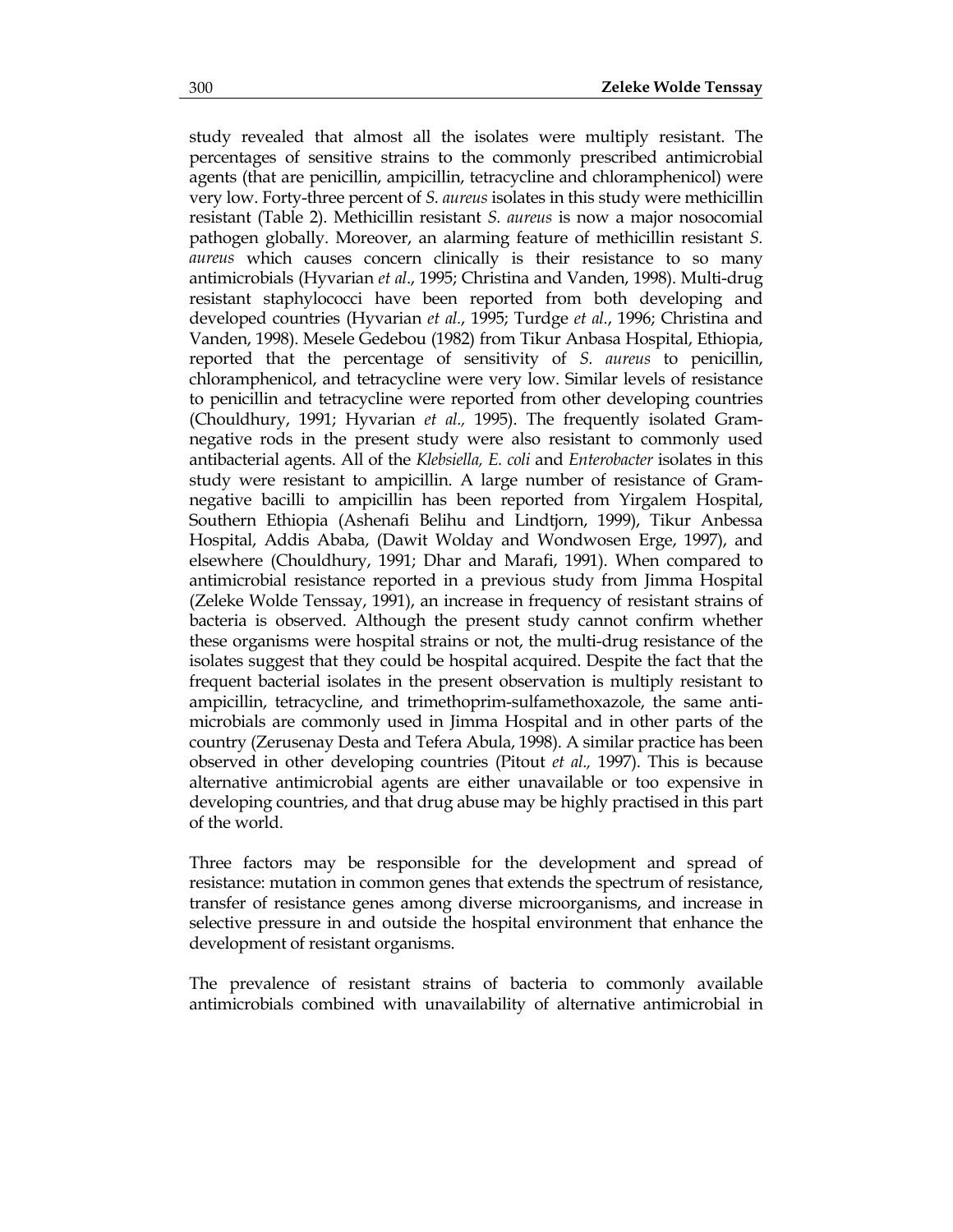developing countries are contributing to the spread of major infectious diseases, and has been causes of serious epidemics in recent years (Coast *et al.,* 1998). Therefore, appropriate measures need to be taken at an appropriate time to prevent and control infections by emerging antimicrobial resistant bacterial strains. The following measures are recommended if we are to prevent and control such infections: 1) strengthen clinical microbiology laboratory to optimise detection of emerging resistant bacterial strains; 2) enhance continued surveillance of antimicrobial resistance; 3) emphasize hygienic practice in hospital, and 4) creat awareness about prudent use of existing antimicrobial agents.

#### **ACKNOWLEDGEMENTS**

I am grateful to Jimma Hospital staff for allowing carrying out the study in the Hospital. The study was funded by Research and Publications Office of Jimma University.

#### **REFERENCES**

- 1. Ashenafi Belihu and Lindtjorn, B. (1999). Increase incidence of resistance to antimicrobials in Sidamo. *Ethiop. Med., J.* **37**(3):181-187.
- 2. Bauer, A.W., Kreby, W. and Turkey, M. (1966). Antibiotic susceptibility testing by the standard single disc method. *Am. J. Clin. Path*. **85**:493.
- 3. Blower, R. (1993). Survey of antimicrobial sensitivity. *Trop. Doct*. **23**:23.
- 4. Cheesbrough, M. (1984). *Medical Laboratory Manual for the Tropical Countries*, Vol. II. *Microbiology.* 1st ed. Pp. 250–500.
- 5. Chouldhury, M.N.H. (1991). Antibiotic sensitivity pattern: experience at University Hospital Riyadh Saudi Arabia*. J. Hyg. Epidem. Microb. and Immunol.*  **94**:111–115.
- 6. Christina, M.J.E. and Vanden Broucke, G. (1998). Management of methicillinresistant *Staphylococcus aureus* in Netherlands*. Rev.Med.Microb*. **9**(2):109– 116.
- 7. Clava, J.J., Sifuentes, O., Orino, J. and Ceron, C. (1996). Antibiotic resistance in fecal flora: longitudinal community based surveillance of children from urban Mexico. *Antimicrob.Chemotherap.* **40***:*1699–1702.
- 8. Coast, J., Smith, R.D. and Millar, M. (1998). An economic perspective on policy to reduce antimicrobial resistance. *Soc. Sci. Med*.**16**:29–38.
- 9. Dawit Wolday and Wondwosen Erge (1997). Incidence of resistance to antimicrobials by urinary pathogens isolated at Tikur Anbasa Hospital. *Ethiop. Med. J*. **35**:127–135.
- 10. Dhar, R. and Marafi, E. (1991). Antibiotic susceptibility patterns of selected bacteria isolated in general hospital in Kuwait. *J.Trop. Med. Hyg*. **94**:111–115.
- 11. Eyasu Habte-Gabr, Mesele Gedebou and Kronvall, G.(1998). Hospital acquired infections among surgical patients in Tikur Anbasa Hospital, Addis Ababa, Ethiopia. *Am. J. Infec.* **16**:7–13*.*
- 12. Finland, M. (1995). Emergence of antibiotic resistant bacteria**.** *Eng. J. Med***. 253**:909– 1022.